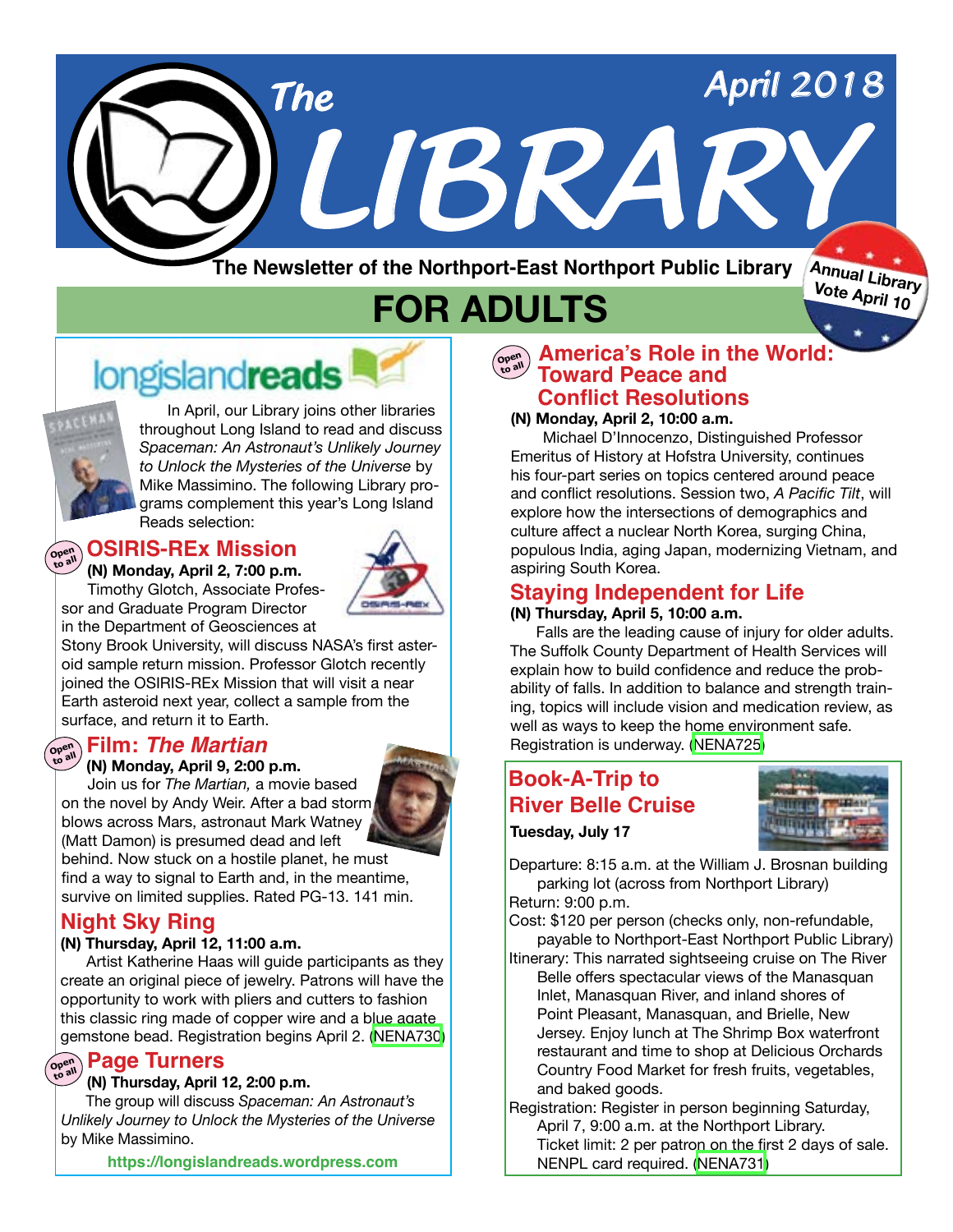## **Computer Classes**

## **FOR ADULTS FOR ADULTS**

- 2 -



## **Defensive Driving**

*Please note: These courses promote safe driving and help participants maintain their driving skills. Check with your insurance company about the specific premium and point reductions available to you.*

## **AARP Smart Driver Course**



**(N) Saturday, April 28, 9:30 a.m.-4:00 p.m.**

Registration begins April 6 at the Northport Library only. ([NENA738](https://search.livebrary.com/record%3Dg1080798~S43))

Fee: \$20 for AARP members (\$25 for nonmembers) payable to AARP by check or money order only at registration.

#### **(N) Monday, April 9, 7:00 p.m.**

Dr. Arthur Kopelman, president and co-founder of



the Coastal Research and Educational Society of Long Island (CRESLI), presents a photographic overview of the seals of Long Island and details about the 13 year project involving photoidentification of harbor seals at Cupsogue Beach.

> YouTube is a free video sharing website that makes it easy to watch online videos including movie trailers. YouTube is one of the most popular sites on the Web today. During this class, you will learn how to create an account and upload your own videos which<br>can be shared with others. can be shared with others.

#### **(N) Wednesday, April 4, 7:00 p.m.**

#### **Cold Chocolate**   $\begin{pmatrix} \text{open} \\ \text{to all} \end{pmatrix}$

 Come to this lecture class and learn how to use Twitter and Instagram. Learn about tweeting, hashtags, posting pictures and videos online, finding friends, following your interests, and more.

#### **Open to all SeniorNet: YouTube**

#### **(EN) Thursday, April 26, 2:00 p.m.**

#### **(N) Wednesday, April 11, 7:00 p.m.**

 Students from Norwood Avenue Elementary School will present poetry inspired by Walt Whitman. Judy Turek, an editor and facilitator of poetry on Long Island, will be featured reading her original works. Audience members of all ages are encouraged to bring their original poetry or other published poetry works to read.

#### **(N) Sunday, April 15, 2:00 p.m.**

Cold Chocolate is a groovy Americana band that fuses bluegrass, folk, and rock to create a sound all its own. With tight three-part harmony and skillful musicianship, this trio from Boston is impressing audiences throughout New England and beyond. Cold Chocolate features guitarist/songwriter Ethan Robbins, upright bassist Kirsten Lamb, and percussionist Ariel Bernstein.  **(EN) Thursday, May 10, 11:00 a.m.-1:00 p.m.** In recognition of Older American's Month, Suffolk County Legislator Robert Trotta will

bring together various organizations which provide programs and services to seniors. Participants will include Alzheimer's Association, Retired Senior Volunteer Program, Suffolk County Office of the Aging, Town of Huntington Senior Division, and others. The Suffolk County Sheriff's Department will issue Emergency ID cards. Open to all.

## **Open Northport Arts Coalition presents "A Walt Whitman Sampler"**

## **Senior Information Fair**

#### **(N) Saturday, April 7, 9:30 a.m.-4:00 p.m.**

Applications are currently available at both library buildings. Fee: \$36

#### **(N) Monday, April 23, 6:30 p.m.**

 Be prepared! A Career Development Program representative from Long Island Cares will help you understand the goals and importance of an interview. Learn effective tools to prepare for the interview process including appropriate dress code, behaviors, and communication skills. Discuss what steps to take after an interview. Registration begins April 2. ([NENR143](https://search.livebrary.com/record%3Dg1081110~S43))

> Friends of the Library

## **Open to all My Decades Amongst the Seals of Cupsogue**

## **Interview Communication Skills**

#### **(N) Tuesday, April 17, 7:00 p.m.**

Learn the basics of Pages, the Mac word processing program, including creating a document, saving, editing, formatting, and more. Prerequisite: familiarity with a Mac computer. Registration begins April 3. [\(NENC249\)](https://search.livebrary.com/record%3Dg1081126~S43)

#### **(EN) Monday, May 7, 7:00 p.m.**

 Learn to create presentations with PowerPoint. Work with computer animation and video as you learn the basics of creating a slideshow, including editing, formatting, saving, adding multimedia objects, and more. Prerequisite: basic computer knowledge. Registration begins April 23. [\(NENC251\)](https://search.livebrary.com/record%3Dg1003402~S43)

**Who Can Vote:** Anyone who is

- 1. At least 18 years of age;
- 2. A citizen of the United States;
- 3. A resident of the Northport-East Northport School District for at least 30 days;
- 4. Registered to vote.

## **Annual Library Vote Tuesday, April 10, 2018 9:00 a.m.-9:00 p.m.**

#### **Voting will be for two purposes:**

#### **Introduction to Open to all Twitter & Instagram**

To vote on the Library budget for 2018/2019 and to elect a Library Trustee whose term will commence on July 1, 2018 as a result of the expiration of the term of office presently held by Elizabeth McGrail.

#### If you live **North of 25A** vote at **Northport Public Library, 151 Laurel Avenue**

#### If you live **South of 25A** vote at

## **East Northport Public Library, 185 Larkfield Road**

#### **Where to Vote:**

#### **Proposed Tax Rate Increase: 1.40%**

#### **Candidate for Trustee: Elizabeth McGrail**

*Library budget details were published in the March newsletter. Copies are available at the Library. Budget details are also available on the Library's website at www.nenpl.org. Trustee candidate information is available at the Reference Desk.*

#### **(N) Friday, April 6, 7:00 p.m.**

## **Sympatico Jazz, Pop & Blues Open to all**

 Sympatico is a group of like-minded musicians who have been playing together for four decades. Their repertoire is a mixture of popular jazz and blues, both nostalgic and current, from Nina Simone to Etta James, and Sergio Mendes to Diana Krall. Come enjoy the versatile sounds of Sympatico!

#### **(N) Friday, April 27, 7:00 p.m.**

#### **Introduction to Pages: Hands On Mac Computer**

Chris Cloonan introduces us to what has long been a forbidden fruit for Americans: the island of Cuba. He walks us through the complicated US-Cuban history as one of the few non-Cuban Americans living there. Explore the future of Cuba with the final Castro brother retiring in April. This program is sponsored by The Friends of the Library.

## **Introduction to PowerPoint Hands On**

#### **(N) Sunday, April 29, 2:00 p.m.**

#### **Open to all "Taste of the Fest"**

Northport Plays, Inc. is pleased to present "Taste of the Fest," a selection of short one-act comedies and dramas from the 9th Annual Northport One-Act Play Festival, which takes place on April 13-15 at St. Paul's United Methodist Church. Many of the playwrights, directors, and cast members will take part in a talk back with the audience after the performance.

## **Victorian Hydrangea Wreath**

#### **(EN) Tuesday, May 1, 6:30 p.m.**

Learn how to make a unique 14" Victorian hydrangea wreath using silk petals, pearls, and lace. This is an exceptional wreath to celebrate spring! A nonrefundable \$10 materials fee is due at the time of registration. Registration begins April 11. ([NENA733\)](https://search.livebrary.com/record%3Dg1080788~S43)

#### **(N) Monday, April 16, 10:00 a.m.**

## **Medicare Basics Open to all**

 A representative from Health Insurance Information, Counseling and Assistance Program (HIICAP), sponsored by the Retired Senior Volunteer Program, will provide Medicare eligible individuals with information about Medicare, including Parts A, B, C, & D, Medicare Savings Progams, Extra Help, and EPIC.

#### **(N) Saturday, May 5, 9:00 a.m.-5:00 p.m.**

## **Open to all Cuba 2018: An American's View from Havana**

 This beginner boating class will provide you with the knowledge needed to obtain a boat license or safety certification in many states. A nonrefundable \$40 fee (check only, payable to *USCG Aux. Flotilla 22-01)* is due at the time of registration. Registration begins April 16 at the Northport Library only. [\(NENA734](https://search.livebrary.com/record%3Dg1080933~S43)).

## **Boating Safety Class**

#### **(EN) Monday, April 23, 7:00 p.m.**

#### **Introduction to Windows 10 Hands On**

This hands-on class provides an understanding of the latest version of Windows. Learn how to use the desktop to work with files, folders, and applications. Use the new start menu, help, search, and more. Prerequisite: basic computer knowledge. Registration begins April 9. ([NENC250](https://search.livebrary.com/record%3Dg1061941~S43))

#### **(N) Tuesdays, April 17, 24, May 1, 8, 15, 22, 29, 1:30 p.m.**

The Suffolk County Department of Health Services will provide a seven-week workshop designed to build confidence, reduce falls, improve strength and balance, and reduce the fear of falling. Please wear sneakers and comfortable clothing. Registration begins April 2. ([NENA732\)](https://search.livebrary.com/record%3Dg1080774~S43)

## **"Stepping On" to Prevent Falls**

#### **(N) Friday, May 11, 12:00 p.m.**

 Celebrate spring with Simply Creative Chef Rob and make roasted chicken tacos with gorgonzola slaw; corn, tomato, and fresh mozzarella salad; and banana macaroon chiller. A nonrefundable \$5 materials fee is due at the time of registration. Registration begins April 20. ([NENA735](https://search.livebrary.com/record%3Dg1080797~S43))



## **Spring Never Tasted So Good!**

**(EN) Wednesday, May 9 & 16, 9:30 a.m.-12:30 p.m.** Registration begins April 18 at the East Northport Library only. ([NENA739](https://search.livebrary.com/record%3Dg1080799~S43))

Fee: \$20 for AARP members (\$25 for nonmembers) payable to AARP by check or money order only at registration.

#### **Blood Pressure Check Open to all Wednesday, April 4 (N) 9:30-10:30 a.m., and (EN) 11:00 a.m.-12:00 p.m.**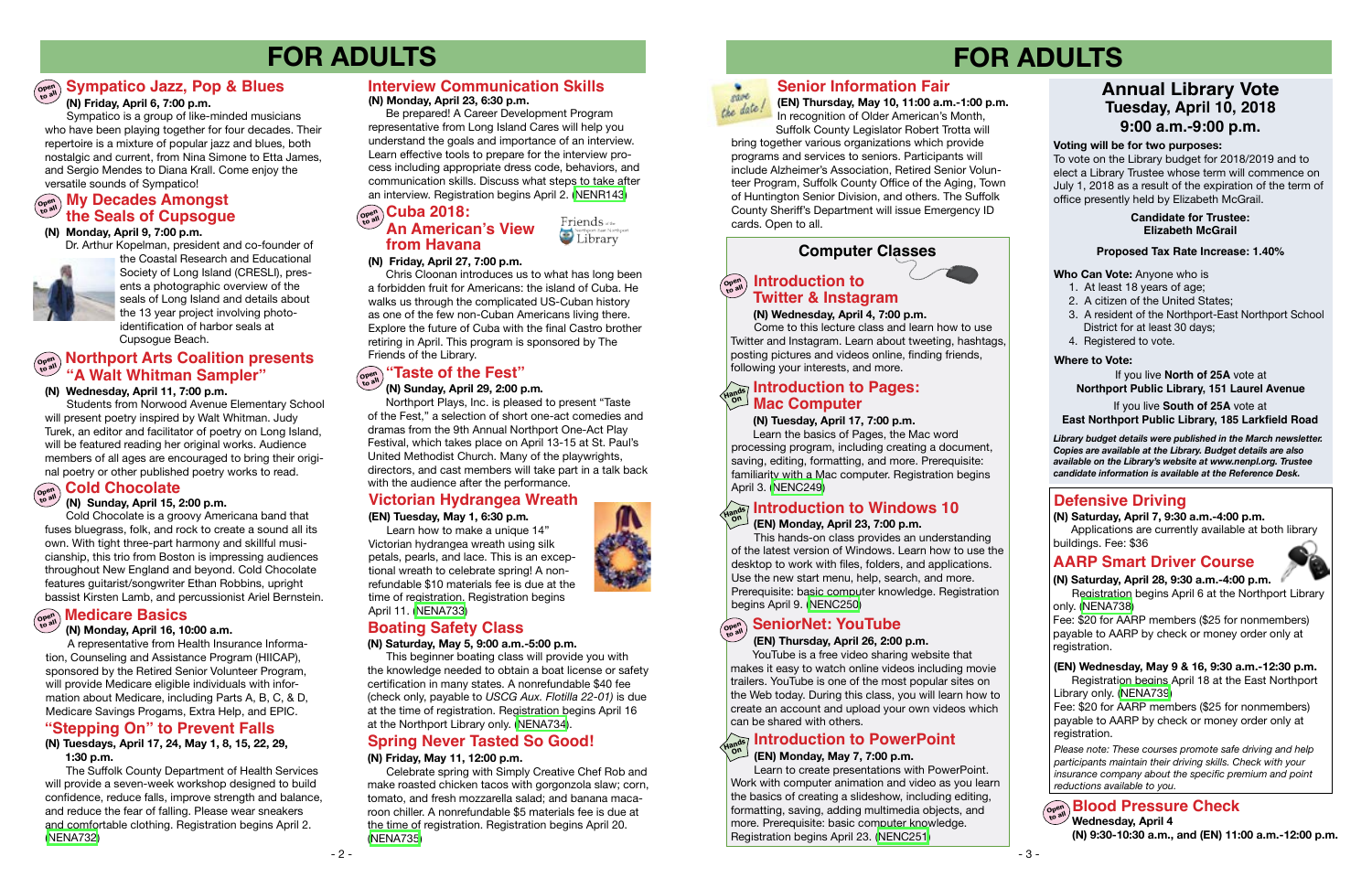*(Open to students in grades 8-12)* **(N) Friday, April 6, 7:30-8:45 p.m.**

 Do you love to write? Join fellow writers to discuss your ideas and get

feedback on your work. New members are welcome. [\(NENY264\)](https://search.livebrary.com/record%3Dg1080636~S43)



*Murder on the Orient Express* **Fridays, (N) April 20 and (EN) April 27, 2:00 p.m.** Rated PG-13. 114 minutes.

## **Friday Movies**

*Darkest Hour* **Fridays, (N) April 6 and (EN) April 13, 2:00 p.m.**  Rated PG-13. 125 min.



*Closed captioning will be displayed.*

## **Cinema at the Library**

 **(N) Wednesday, May 2, 6:30 p.m.**

This fun-filled program will help you learn basic English while your child, ages 3-5 years, will learn important early literacy skills. Registration begins April 2. ([NENR145\)](https://search.livebrary.com/record%3Dg1081036~S43).

 Join Cinema Arts Centre co-director Dylan Skolnick to discuss *Three Billboards Outside Ebbing, Missouri*. A mother personally challenges the local authorities to solve her daughter's murder when they fail to catch the culprit. Rated R. 116 min.



**Practice and develop your English reading, writing,** speaking, and listening skills in this series of classes. Registration begins April 2. ([NENR144\)](https://search.livebrary.com/record%3Dg1081101~S43)

## **FOR ADULTS FOR TEENS**



**(EN) Tuesdays, April 10, 24, May 8, 22, June 5, 19, 7:00-8:30 p.m.** 

Meet new friends and practice your English conversation skills in a relaxed and friendly environment. Registration is preferred but drop-ins are welcome. Registration is underway. ([NENR136](https://search.livebrary.com/record%3Dg1078766~S43))

**(EN) Thursdays, April 19, 26, May 3, 17, 24, 31, 9:30-11:00 a.m.**

## **English Fun**



#### **(EN) Thursdays, April 19, May 3, 17, 24, 31, June 7, 14, 7:00-8:30 p.m.**

## **ESL for Adults**



## **Page Turners**

## **Novel Ideas**

**(N) Thursday, April 12, 2:00 p.m.**

 The group will discuss *Spaceman: An Astronaut's Unlikely Journey to Unlock the Mysteries of the Universe* by Mike Massimino.

 Our nonfiction group will discuss *American Heiress: The Wild Saga of the Kidnapping, Crimes and Trial of Patty Hearst* by Jeffrey Toobin.

*Copies of the books and short story selections are available at the Northport Library Circulation Desk.*

**(N) Monday, April 30, 7:00 p.m.** The group will discuss *Dinner with*

*Edward* by Isabel Vincent.

## **Short Story Central**

**(N) Tuesday, April 3, 7:00 p.m.**

 Selected stories from *The Relive Box* by T.C. Boyle are available for pickup.



## **Teen Writers Workshop**

## **Socrates Café**

### **(N) Wednesday, April 25, 7:00-8:00 p.m.**

 Our philosophy club is a great opportunity for teens to delve into life's big questions in an enthusiastic atmosphere of free thinking, energetic exchange, and unique perspectives. Food for thought (refreshments) will be served. Newcomers are always welcome! ([NENY271](https://search.livebrary.com/record%3Dg1080875~S43))

## **How to Pay Wholesale for College**

#### **(N) Tuesday, April 24, 7:00-8:00 p.m.** *For Parents of Teens*

 Join college finance consultant Andy Lockwood for an informative and entertaining seminar on the bestkept secrets for securing the ideal financial aid package. This program is geared for families who think they do not qualify for financial aid. ([NENY270\)](https://search.livebrary.com/record%3Dg1080876~S43)

Join your friends in this PlayStation 2v2 Rocket League competition. Prizes will be awarded to the top four players. Registration is underway. [\(NENY252\)](https://search.livebrary.com/record%3Dg1079909~S43)

> **pretzels to make 3-4 delicious "Birds** Nest" treats to take home in a bakery box. Registration is underway. ([NENY253](https://search.livebrary.com/record%3Dg1079911~S43))

## **English Conversation Let's Talk:**

**Literacy in Action**

 **(EN) Monday, April 9, 2:00 p.m.** Are you a Literacy Suffolk Volunteer?

Connect with other volunteers who provide literacy services for our community and share techniques and practices that help your literacy student succeed. Learn about new materials added to the Adult Learners collection as well as useful electronic databases and free resources available online that help basic literacy and English language learners.

Come join our monthly Friday night teen program where we try different



## **Truth Be Told**

**(N) Thursday, April 5, 7:00 p.m.**

**(EN) Wednesday, April 11, 10:00, 10:30, 11:00, or 11:30 a.m.** [\(NENA736](https://search.livebrary.com/record%3Dg1080869~S43))

**(N) Tuesday, April 17, 9:30, 10:00, 10:30, or 11:00 a.m.** ([NENA737](https://search.livebrary.com/record%3Dg1080870~S43))

 A volunteer from the Health Insurance Information, Counseling, and Assistance Program (HIICAP) will answer questions about Medicare and supplementary insurance. Registration begins April 2.

## **Medicare Counseling**

## **AARP Tax-Aide**

**Registration for all April appointments is underway. (EN) Thursdays, April 5, 12,**

 **9:00, 10:00, 11:00 a.m., or 12:00 p.m.** ([NENA723\)](https://search.livebrary.com/record%3Dg1080127~S43) **(N) Fridays, April 6, 13,**

 **9:00, 10:00, 11:00 a.m., or 12:00 p.m.** ([NENA724\)](https://search.livebrary.com/record%3Dg1080176~S43)

Congratulations to Susan Ballarano, winner of the Adult Winter Reading Club. The Grand Prize was a Kindle Fire. The most popular books read were *Two Kinds of Truth* by Michael Connelly and *Origin* by Dan Brown. Thanks to all who participated.

### **(EN) Tuesdays, April 17, 24, May 1, 8, 15, 22, 29, June 5, 2:30-4:30 p.m.**

A Spanish conversation course which focuses on mastering key vocabulary words to help you start conversing in Spanish immediately. Great for beginners and intermediate Spanish language learners. Registration begins April 2. [\(NENR146](https://search.livebrary.com/record%3Dg1081099~S43))

## **On the Go Spanish**

## **Monday Madness Book Club**

*(Open to students in grades 6-9)* **(N) Monday, April 2, 7:00-8:00 p.m.**



Start your week off right with the teen book club. We will be discussing *Everything, Everything* by Nicola Yoon. Refreshments will be served! Please call the Northport Teen

Center at 631-261-6930 x358 to reserve a copy of the book. Registration is underway. ([NENY251\)](https://search.livebrary.com/record%3Dg1079907~S43)

## **Rocket League Competition**

#### **(N) Wednesday, April 4, 2:00-4:00 p.m.**

**Birds Nest Chocolate Pretzel Treats**

### **(EN) Wednesday, April 4, 7:00-8:00 p.m.**

Join the Baking Coach and use chocolate and



## **Shark Tank Jr.**

#### **(N) Thursday, April 5, 2:00-3:00 p.m.**

Gain an understanding of how money and business work in the real world while developing the next greatest thing! Registration is underway. ([NENY262\)](https://search.livebrary.com/record%3Dg1079920~S43)

 *(Open to teens 13 years and older)*

**Please choose one 20-minute session (N) Wednesday, April 11, 5:30, 6:00, 6:30, or 7:00 p.m.**

Come experience PlayStation virtual reality and try the stunningly beautiful Eagle Flight game that features a first person perspective of an eagle flying over Paris!

([NENY265\)](https://search.livebrary.com/record%3Dg1080884~S43)

## **Intro to Virtual Reality: Eagle Flight**

**Nintendo Night**

 **(N) Friday, April 13, 7:00-8:30 p.m.**

 If you love Nintendo, you will not want to miss this new monthly meet up. We will discuss Nintendo games new and old, make fun gamer crafts, and participate in gaming competitions for prizes. [\(NENY266\)](https://search.livebrary.com/record%3Dg1080872~S43)



¡Hola!



*STERICAN* **HEIRESS**  $\bullet$ 













*(Open to teens 13 years and older) Please choose one 20-minute session* **(N) Wednesday, April 18, 5:30, 6:00, 6:30, or 7:00 p.m.**

Have a laugh in this funny office worker simulator where you work as the sole human in a robot company. [\(NENY267\)](https://search.livebrary.com/record%3Dg1080901~S43)

## **Intermediate Virtual Reality Workshop: Job Simulator**

## **(N) Friday, April 20, 7:00-8:30 p.m.**

snacks and drinks from around the world. This month we will taste instant ramen noodles from a variety of Asian countries. [\(NENY268](https://search.livebrary.com/record%3Dg1080873~S43))

#### **(N) Saturday, April 21, 1:00-2:30 p.m.**

 Learn how to build and program a robot out of LEGO in this collaborative workshop. [\(NENY269\)](https://search.livebrary.com/record%3Dg1080874~S43)

## **Snack Around the World: Instant Ramen Noodle Taste Test**

## **Intro to LEGO Boost Robots**

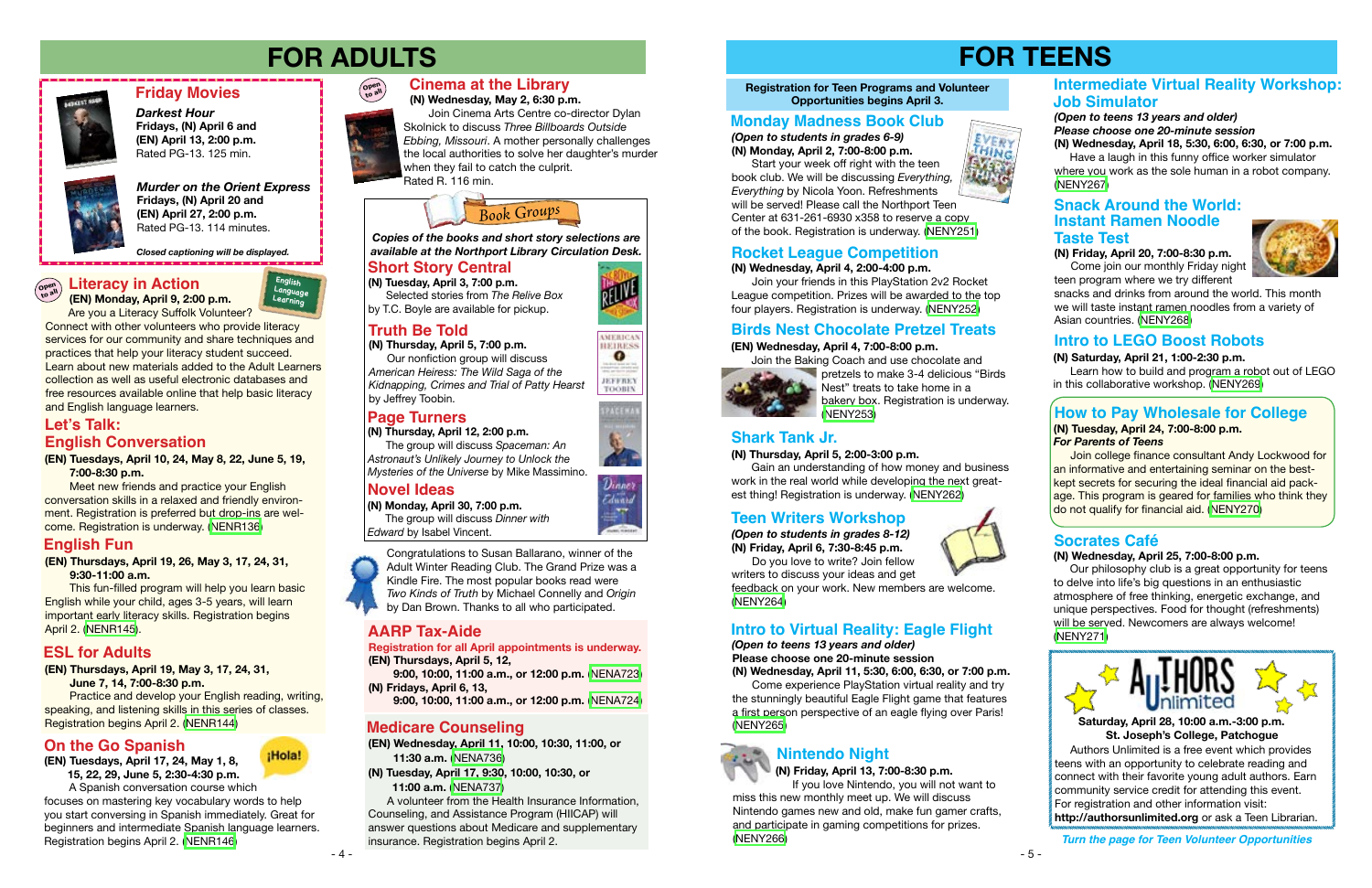- 7 -

## **FOR CHILDREN**



**(N) Thursday, April 26, 4:00 p.m.**

*Children in grades K-3*

 Learn about "The Rainbow Nation" through games, music, art, and more! (60 min.) Registration begins April 5. [\(NENJ401\)](https://search.livebrary.com/record%3Dg1078721~S43)

## **Go Global: South Africa**

### **3D Science**

#### **(N) Saturday, April 21, 2:00 p.m.**

*Children 4 years and up: adults and siblings welcome* Meet an albino kangaroo, a flamingo, an otter, and many other live animals. Nature Nick provides an exciting educational experience for the entire family. (60 min.) Registration begins April 5. [\(NENJ403\)](https://search.livebrary.com/record%3Dg1079947~S43)

## **Nature Nick's Animal Adventures**

**Registration for the following Road to Reading Series Programs begins April 5. (***One series program per child please***)**

**(EN) Mondays, May 7, 14, 21,** 

 **10:00 a.m.** (NENJ408) **or 11:00 a.m.** (NENJ409)

*Children 1-3 years with adult; siblings welcome*

Sing songs and rhymes while using scarves, bells, and hoops that engage children in musical and physical activity to reinforce early literacy skills and foster a

love of language. (30 min.)

**Sing and Play**

Learn how 3D glasses work and design your own eye-popping pictures to view at home with the glasses you get to keep. (60 min.) Registration begins April 2. ([NENJ414](https://search.livebrary.com/record%3Dg1079691~S43))

## **Newbery Club drop**<br> **in**<sub>2</sub> (N) **Tuesday** April 10

## **drop in Pajama Storytime**

**(N) Thursdays, April 19, 26, May 3, 10, 10:00 a.m.** *Children 1-3 years with adult; siblings welcome*  Child development experts are on hand to answer your questions while your children play with age-appropriate toys. Included is an open-ended art activity and a circle time with stories and songs.

(60 min.) [\(NENJ407](https://search.livebrary.com/record%3Dg1080279~S43))

**1, 2, 3, Learn with Me**

### **(N) Tuesday, April 10, 10:00 a.m.**

*Children 1-4 years with adult; siblings welcome*



You and your child will enjoy fun and educational activities designed to encourage early reading, math, and social readiness skills, and also create a craft.

> Playing with blocks helps children develop problem-solving skills, encourages creativity and cooperation, and lets imaginations run wild! Come have fun constructing with our unique variety of materials. (45 min.)

## **drop in Block Play**

**in (N) Thursday, April 19, 7:00 p.m.** *Children in grades 3-6*

*Children birth-5 years with adult; siblings welcome* Stop by for this drop-in storytime. We'll read stories, sing songs, share rhymes and fingerplays, and have fun in this interactive program for families. (30 min.)

## તેજું<sup>5</sup> Chess Club

## **Books a Poppin'**

## arop ⊱ DOONS a PO**ppii I**<br>ય્રેડી (N & EN) Fridays, April 13, 20, 27, 10:00 a.m.

#### **(N) Tuesday, April 10, 4:00 p.m.**

*Children in grades 1-5*

 Chess teaches children foresight, helps them to expand self-confidence, and sharpens their ability to focus. All skill levels are welcome, but a basic knowledge of the game is required. One lucky player will win the 3D printed chess set raffle. (45 min.)

#### **Paws to Read (N) Monday, April 23,**

 **6:30, 6:45, 7:00, or 7:15 p.m.** *Children in grades 1-5*

 Hot diggity dog! Fetch a good book and sign-up for a 15-minute reading session with a certified therapy dog. Registration begins April 5. [\(NENJ419\)](https://search.livebrary.com/record%3Dg1080349~S43)

**Time for Tots**

**(N) Tuesdays, April 17, 24, May 1, 10:00 a.m.** *Children 2-5 years with adult; siblings welcome*

## drop Northport Arts Coalition presents<br>A<sup>log</sup> "A Welt Whitman Carrylar" **"A Walt Whitman Sampler"**

(60 min.) ([NENJ406](https://search.livebrary.com/record%3Dg1080306~S43))

#### **Teen Volunteer Opportunities**

**Open to students in grades 7-12.** You may choose one volunteer opportunity.

# **FOR TEENS**

## **3D Science Volunteers**

#### **(N) Thursday, April 19, 6:45-8:00 p.m.**

 Earn volunteer credit as you help children learn how to play chess. A basic knowledge of the game is required. ([NENY273](https://search.livebrary.com/record%3Dg1080908~S43))

## **Chess Club Volunteers**

 **(N) Saturday, April 14, 2:00-4:00 p.m.** 

 Pass on a positive message and give someone a reason to smile. Decorate rocks with kind words and colorful designs and earn one hour of service credit.

**(N) Tuesday, April 10, 3:45-5:15 p.m.** 

 Assist children as they make 3D glasses and artwork and earn volunteer credit. ([NENY272](https://search.livebrary.com/record%3Dg1080904~S43))

## $\sum_{\substack{\text{drop} \\ \text{sum}}}$  Kindness Rocks

#### **(N) Wednesday, May 2, 6:45-8:15 p.m.**

 Assist children as they make a tray for Mother's Day and earn volunteer credit. [\(NENY274](https://search.livebrary.com/record%3Dg1080909~S43))

## **Mother's Day Volunteers**

## **FOR CHILDREN**

**(N) Tuesday, April 3, 3:00 p.m.**

*Children in grades K-5; adults and siblings welcome* Animal experts will be presenting interesting facts and guiding audience animal interaction with furry, scaly, and feathered creatures. (60 min.) Registration

is underway. [\(NENJ400\)](https://search.livebrary.com/record%3Dg1079944~S43)

**Animals Alive!**

**(EN) Wednesday, April 4, 3:00 p.m.** *Children in grades 3-5*

 Learn about the history and the scientific principles of the kaleidoscope and create your own to take home. (45 min.) Registration is underway. ([NENJ404](https://search.livebrary.com/record%3Dg1079725~S43))

## **Kaleidoscope Physics**

## **(N) Thursday, April 5, 4:00 p.m.**

*Children in grades 3-5*

 Young chefs will enjoy competing in teams to create unforgettable meals. Modeled after the television show, rounds consist of an appetizer, an entree, and a dessert using mystery ingredients. Everyone receives a prize. (90 min.) Registration is underway. [\(NENJ402](https://search.livebrary.com/record%3Dg1078962~S43))

## $\frac{1000}{\text{deg}}$  Tots and Toys<br><sup>ಒಬ್ಬರ</sup> (EN) Friday, April 6, 3:00 p.m.

## **Chopped Junior**

*Children 1-4 years with adult; siblings welcome* Kids will have a great time in this open-ended play environment as they explore a variety of educational toy stations. (60 min.)

## **drop Saturday Morning Magic in**

## **(EN) Saturday, April 7, 10:00 a.m.**

*Children in grades K-5; adults and siblings welcome* Enjoy close-up magic and get tips to perform tricks on your own from a professional magician. (60 min.)

## **(EN) Tuesday, April 10, 7:00 p.m.**

*Children birth-5 years with adult; siblings welcome* Get your body moving in this evening family storytime. Enjoy action rhymes and songs as well as stories. (30 min.)

#### **(N) Wednesday, April 11, 7:00 p.m.**

*Children in grades 1-5 with adult; siblings welcome*  Students from Norwood Avenue Elementary School will be presenting poetry inspired by Walt Whitman. Judy Turek, an editor and facilitator of poetry on Long Island, will be featured reading her original works. Audience members of all ages are encouraged to bring their original poetry or other published poetry works to read.

#### **(N) Wednesday, May 2, 7:00 p.m.**

*Children in grades 2-5*

 Decorate a serving tray with sea shells, mosaic tiles, and ocean-colored paint. Makes a great Mother's Day gift. (60 min.) Registration begins April 16. ([NENJ420](https://search.livebrary.com/record%3Dg1080361~S43))

## **Mother's Day Tray**

**(N) Friday, May 4, 4:00 or 5:30 p.m.** *Children in grades 3-5*

 Participants will work together to save the galaxy by solving a series of interconnected puzzles in a special Star Wars version of the popular escape the room game. Choose one 45-minute session. Registration begins April 20. ([NENJ421](https://search.livebrary.com/record%3Dg1080364~S43))

## **May the Fourth Be with You!**

**Annual Art Exhibit by Students of the Northport-East Northport School District**

## *Gallery Exhibits*

#### **Please note:**

**Registration for Children's Programs is limited to Northport-East Northport Public Library cardholders. Preference is given to NENPL cardholders for drop-in programs.**

**(EN) Friday, April 20, 4:00 p.m.** *Children 4-5 years not yet in kindergarten; independent*

 Come sail away with Max as we join him on his journey to "Where the Wild Things Are!" Using parachutes, giant balls, hoops, musical instruments, and more, you'll frolic and romp with Max and the lovable beasts. (45 min.) Registration begins April 5. [\(NENJ422\)](https://search.livebrary.com/record%3Dg1080293~S43)

## **Where the Wild Things Are— Dynamic Kids Movement Class**

 **(N) Tuesday, April 10, 7:00 p.m.**

 *Children in grades 4 and up*

 Be the first to read advance copies of new books and participate in informal book discussions. The club meets monthly through January 2019 when an election is held to determine the best book of the year. (60 min.)